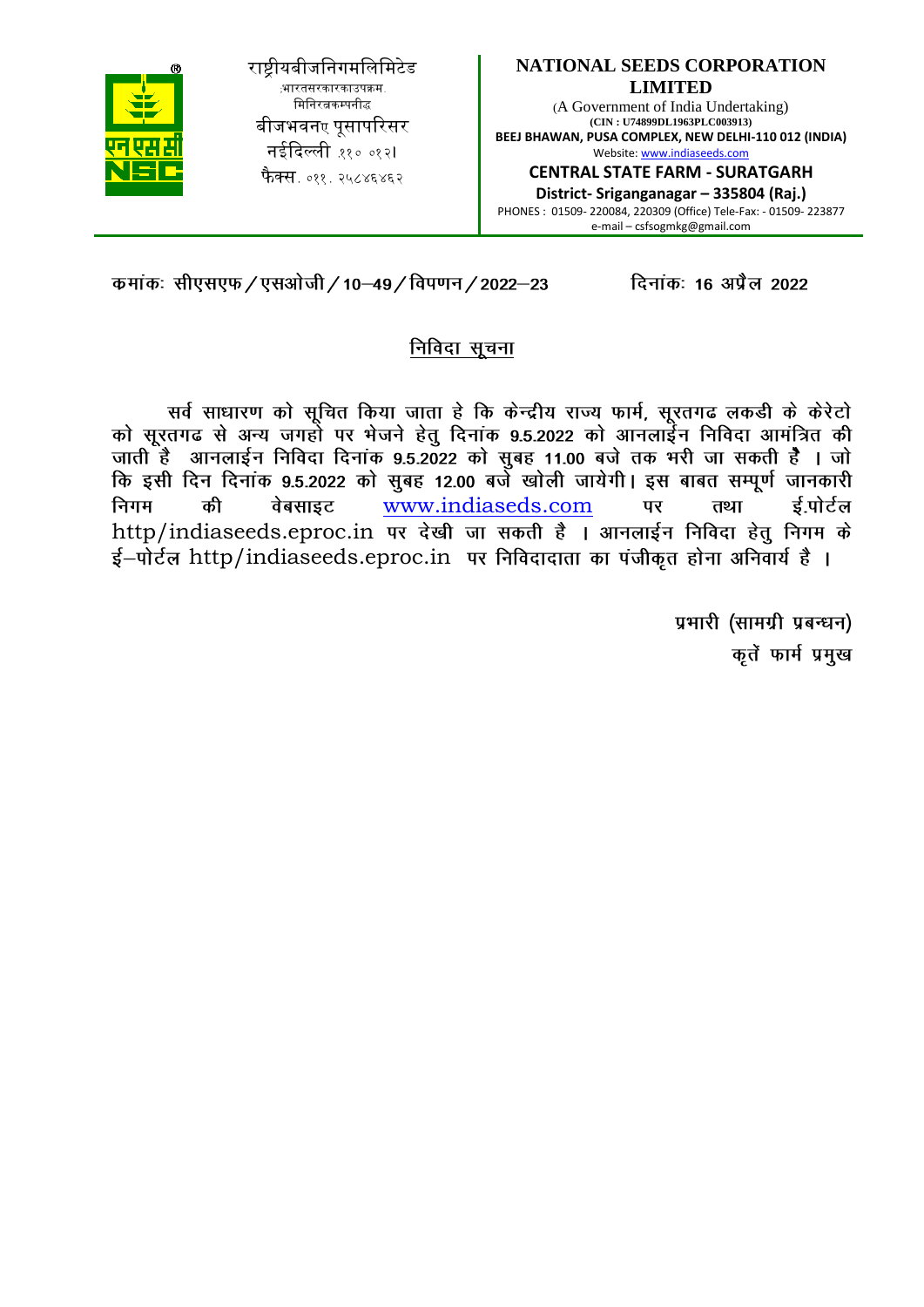

राष्ट्रीयबीजनिगमलिमिटेड ,<br>ारतसरकारकाउपक्रम मिनिरत्नकम्पनीद्ध बीजभवनए पूसापरिसर नईदिल्ली ११० ०१२। फैक्स. ०११. २५८४६४६२

### **NATIONAL SEEDS CORPORATION LIMITED**

(A Government of India Undertaking) **(CIN : U74899DL1963PLC003913) BEEJ BHAWAN, PUSA COMPLEX, NEW DELHI-110 012 (INDIA)** Website: www.indiaseeds.com

**CENTRAL STATE FARM - SURATGARH** 

**District- Sriganganagar – 335804 (Raj.)**

PHONES : 01509- 220084, 220309 (Office) Tele-Fax: - 01509- 223877 e-mail – csfsogmkg@gmail.com

| <b>Particulars</b>                           | <b>Details</b>                                                                                                                                      |  |  |
|----------------------------------------------|-----------------------------------------------------------------------------------------------------------------------------------------------------|--|--|
| Date of issue of NIT                         | $\overline{\phantom{a}}$                                                                                                                            |  |  |
| Tender Document Download Start Date/time     | 19.4.2022 9.30 AM                                                                                                                                   |  |  |
| Tender Document Download End Date/time       | 9.5.2022 11.00 AM                                                                                                                                   |  |  |
| Date and time for submission of online bid   | From 19.4.2022 9.30 AM<br>9.5.2022 11.00 AM<br>To                                                                                                   |  |  |
| Date and time of opening of Technical Bid in |                                                                                                                                                     |  |  |
| Online mode at NSC, HQ.                      | $9.5.2022$ 12:00 AM                                                                                                                                 |  |  |
| Tender Fee(To be deposited online)           | 00                                                                                                                                                  |  |  |
| EMD (To be deposited online)                 | Rs 10000.00 (Ten thousand Only)                                                                                                                     |  |  |
| <b>Address for Communication</b>             | Farm Head, Central State Farm, Suratgarh<br>National Seeds Corporation Ltd-335804                                                                   |  |  |
| Contact Person (with Phone No & E-Mail)      | Sh. Hari Singh, Incharge (MM & Logi), Mob:-<br>9829560882,<br>Sh. Rustam ali Asstt.(HR) Gd-II, Mob -<br>9983512281<br>e-mail ID csfsogmkg@gmail.com |  |  |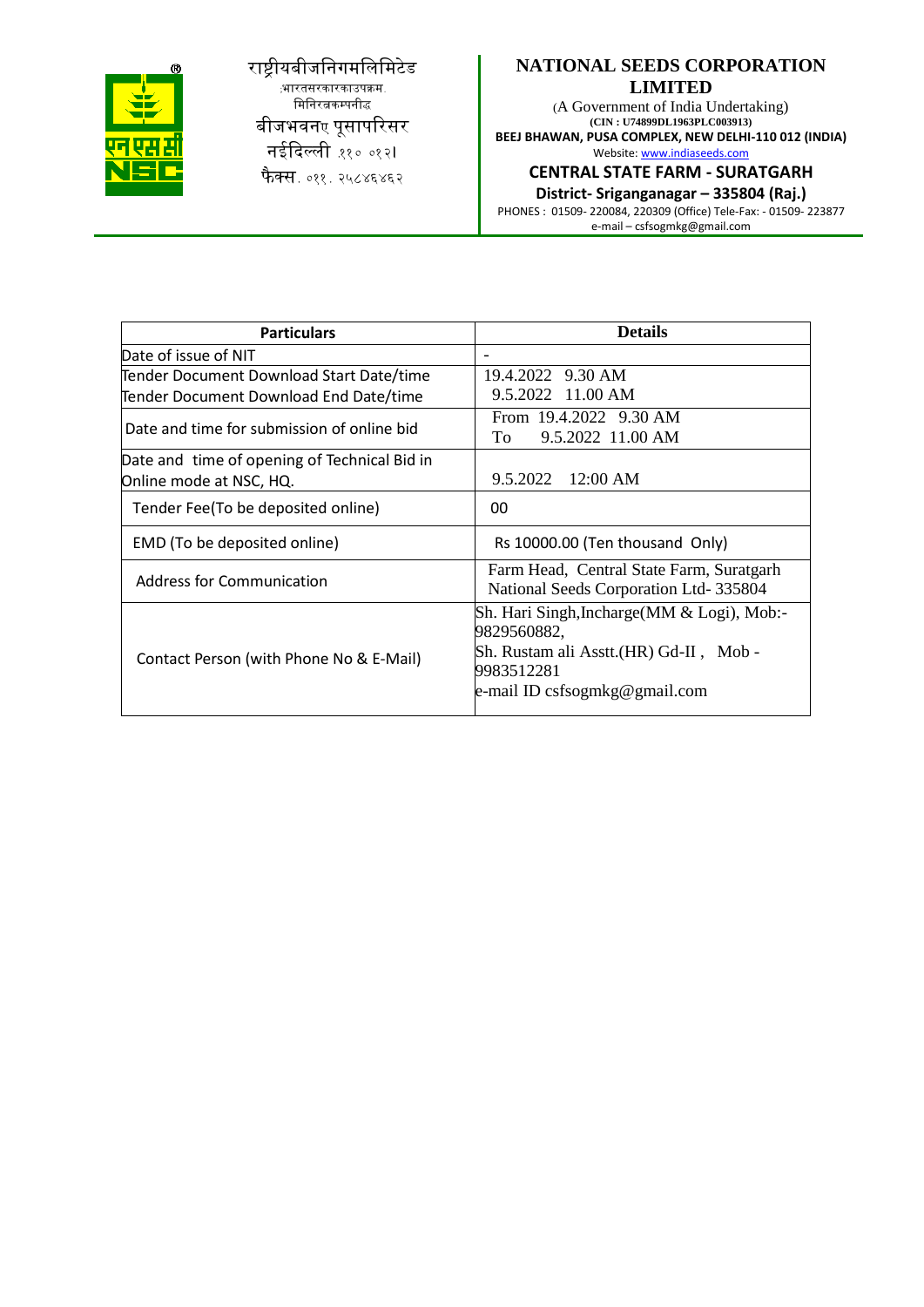

राष्ट्रीयबीजनिगमलिमिटेड (भारतसरकारकाउपक्रम-मिनिरत्नकम्पनीद्ध बीजभवनए पुसापरिसर नईदिल्ली ११० ०१२। **फैक्स**. ०११. २५८४६४६२

## **NATIONAL SEEDS CORPORATION LIMITED**

(A Government of India Undertaking) **(CIN : U74899DL1963PLC003913) BEEJ BHAWAN, PUSA COMPLEX, NEW DELHI-110 012 (INDIA)** Website: www.indiaseeds.com

# **CENTRAL STATE FARM - SURATGARH**

**District- Sriganganagar – 335804 (Raj.)** PHONES : 01509- 220084, 220309 (Office) Tele-Fax: - 01509- 223877 e-mail – csfsogmkg@gmail.com

### **Details of Wooden Crate**

| S.N. | <b>Destination</b>                | Qty     | Rate with |
|------|-----------------------------------|---------|-----------|
|      |                                   |         | all taxs  |
|      | Area Manager, NSC, Chand (Bihar)  | 700 Nos |           |
| 2    | Area Manager, NSC, Kathua (J & K) | 500 Nos |           |

I /We agree with all the terms and conditions as laid down by your Corporation.

Name & Signature of the tenderer with official stamp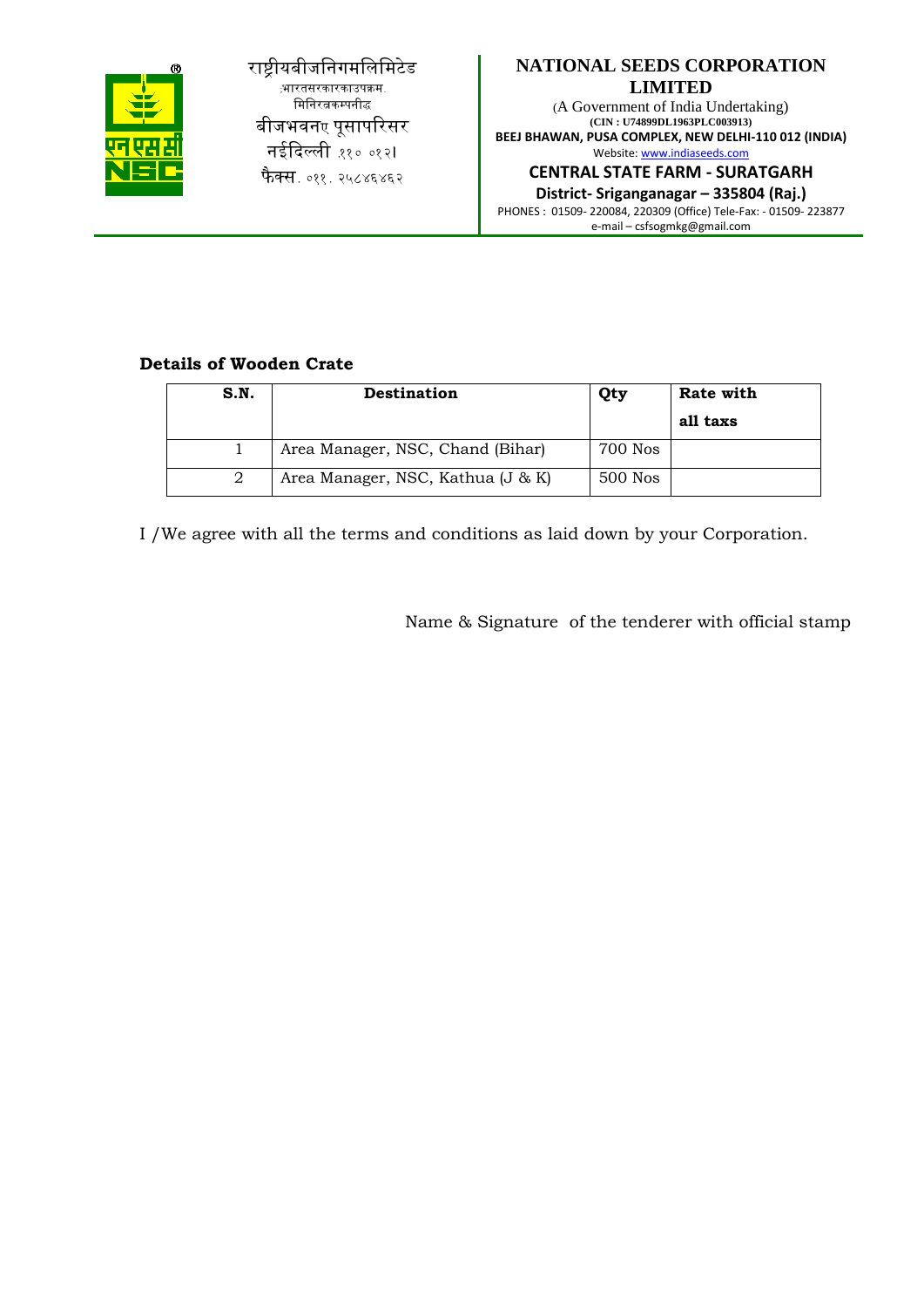

राष्ट्रीयबीजनिगमलिमिटेड (भारतसरकारकाउपक्रम-मिनिरत्नकम्पनीद्ध बीजभवनए पूसापरिसर नईदिल्ली ११० ०१२। फैक्स. ०११. २५८४६४६२

## **NATIONAL SEEDS CORPORATION LIMITED**

(A Government of India Undertaking) **(CIN : U74899DL1963PLC003913) BEEJ BHAWAN, PUSA COMPLEX, NEW DELHI-110 012 (INDIA)** Website: www.indiaseeds.com

**CENTRAL STATE FARM - SURATGARH** 

**District- Sriganganagar – 335804 (Raj.)** PHONES : 01509- 220084, 220309 (Office) Tele-Fax: - 01509- 223877 e-mail – csfsogmkg@gmail.com

# **TECHNICAL BID REQUIREMENT**

| S.N. | Particulars                                                                         | <b>Details</b> |
|------|-------------------------------------------------------------------------------------|----------------|
|      | GSTIN Registration & Pan No. Copy                                                   |                |
| 2    | Registered Firm Letter Head Copy                                                    |                |
|      | Previos two year Income-Tax Return<br>copy                                          |                |
|      | Affidavit regarding non Black listed<br>of firm by any Corporation and<br>Institute |                |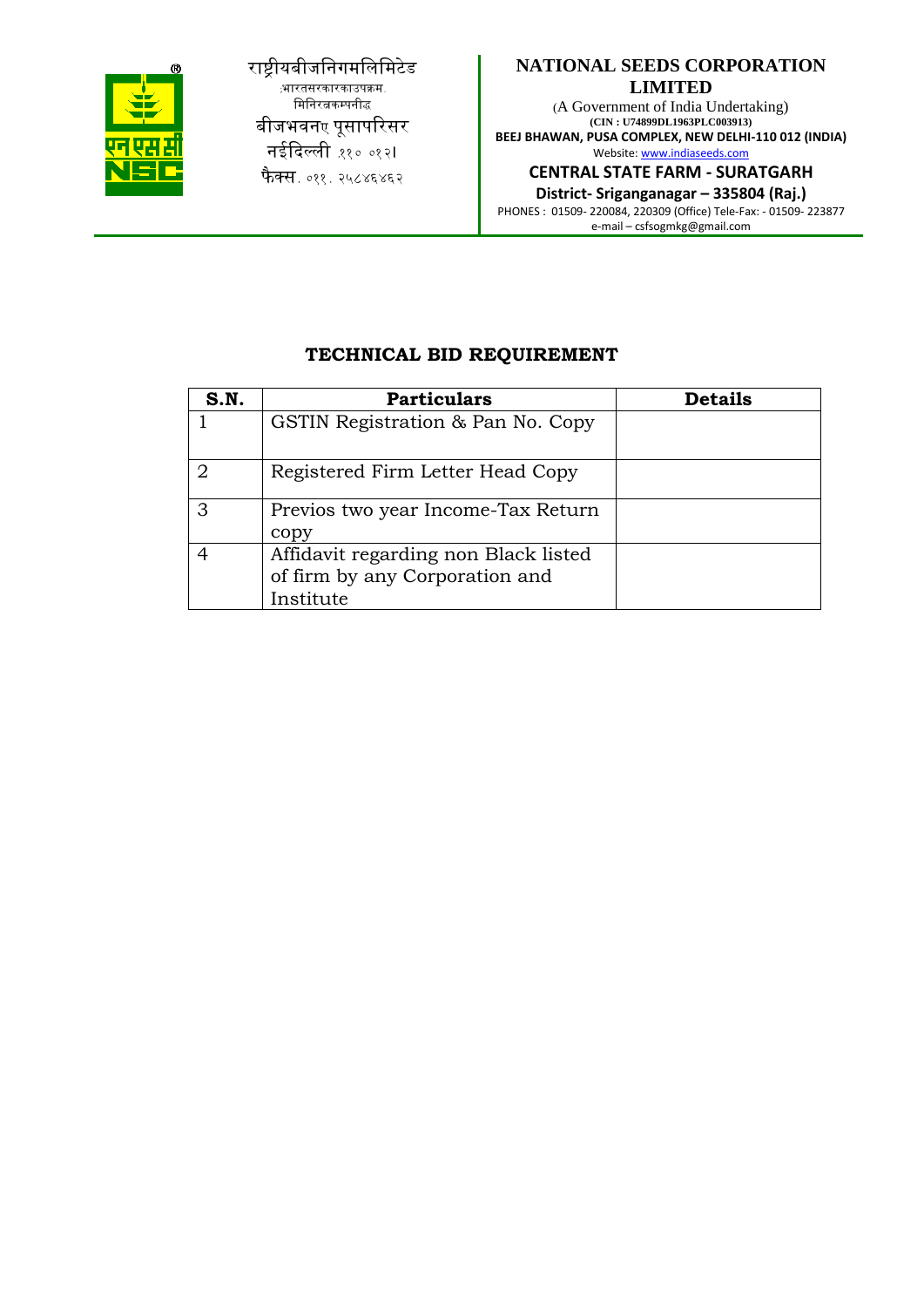

राष्ट्रीयबीजनिगमलिमिटेड (भारतसरकारकाउपक्रम-मिनिरत्नकम्पनीद्ध बीजभवनए पुसापरिसर नईदिल्ली ११० ०१२। **फैक्स**. ०११. २५८४६४६२

## **NATIONAL SEEDS CORPORATION LIMITED**

(A Government of India Undertaking) **(CIN : U74899DL1963PLC003913) BEEJ BHAWAN, PUSA COMPLEX, NEW DELHI-110 012 (INDIA)** Website: www.indiaseeds.com

**CENTRAL STATE FARM - SURATGARH** 

**District- Sriganganagar – 335804 (Raj.)** PHONES : 01509- 220084, 220309 (Office) Tele-Fax: - 01509- 223877 e-mail – csfsogmkg@gmail.com

### नियम व शर्ते

- 1. फर्म द्वारा पेन कार्ड की कापी, जीएसटी की कापी देना अनिवार्य है ।
- 2. दर सभी कर सहित होनी चाहिये ।
- 3. केरेट की मात्रा आवश्यकता के अनुसार घटाई व बढाई जा सकती है ।
- 4. बिल का भगतान to be beld के आधार पर होगा ।
- धरोहर राशि के रूप में 10000.00 का डिमाण्ड डाफट जो कि राष्टोय बीज निगम लिमिटेड  $5<sup>1</sup>$ ,सूरतगढ के पक्ष संलग्ति करना होगा अथवा आरटीजीएस /एनईएफटी के माघ्यम से राष्ट्रीय बीज निगम लिमिटेड, सूरतगढ के खाता सख्या 34056542572 भारतीय स्टेट बैंक सूरतगढ, आईएफएससी कोड SBINOOO 7774 मे जमा करवाया जा सकता है । जमा करवाई गई<br>घरोहर राशि सम्बधी समस्त कागजात निविदा के साथ सलंग्ति करना अनिवार्य है । आरटीजीएस /एनईएफटी के माघ्यम से जमा धरोहर राशि का समस्त ब्यौरा निविदा में दर्शाना अनिवार्य है । धरोहर राशि जमा ना होने पर निविदा निरस्त कर दी जायेगी । जिनकी धरोहर राशि हमारे 2021-22 व 2022-23 के वार्षिक बीज परिवहन मे जमा है उस पार्टी को धरोहर राशि जमा नही करानी होगी ।
- 6. अपूर्ण निविदा होन पर निविदा मान्य नही होगी ।
- 7. दरे स्वीकृत या अस्वीकृत करने का अधिकार केवल निदेशक केन्द्रीय राज्य फार्म,सुरतगढ (राजस्थान) के पास होगा ।
- किसी प्रकार का विवाद उत्पन होने पर न्याय क्षेत्र सूरतगढ होगा । 8.

प्रभारी (सामग्री प्रबन्धन) कृतें फार्म प्रमुख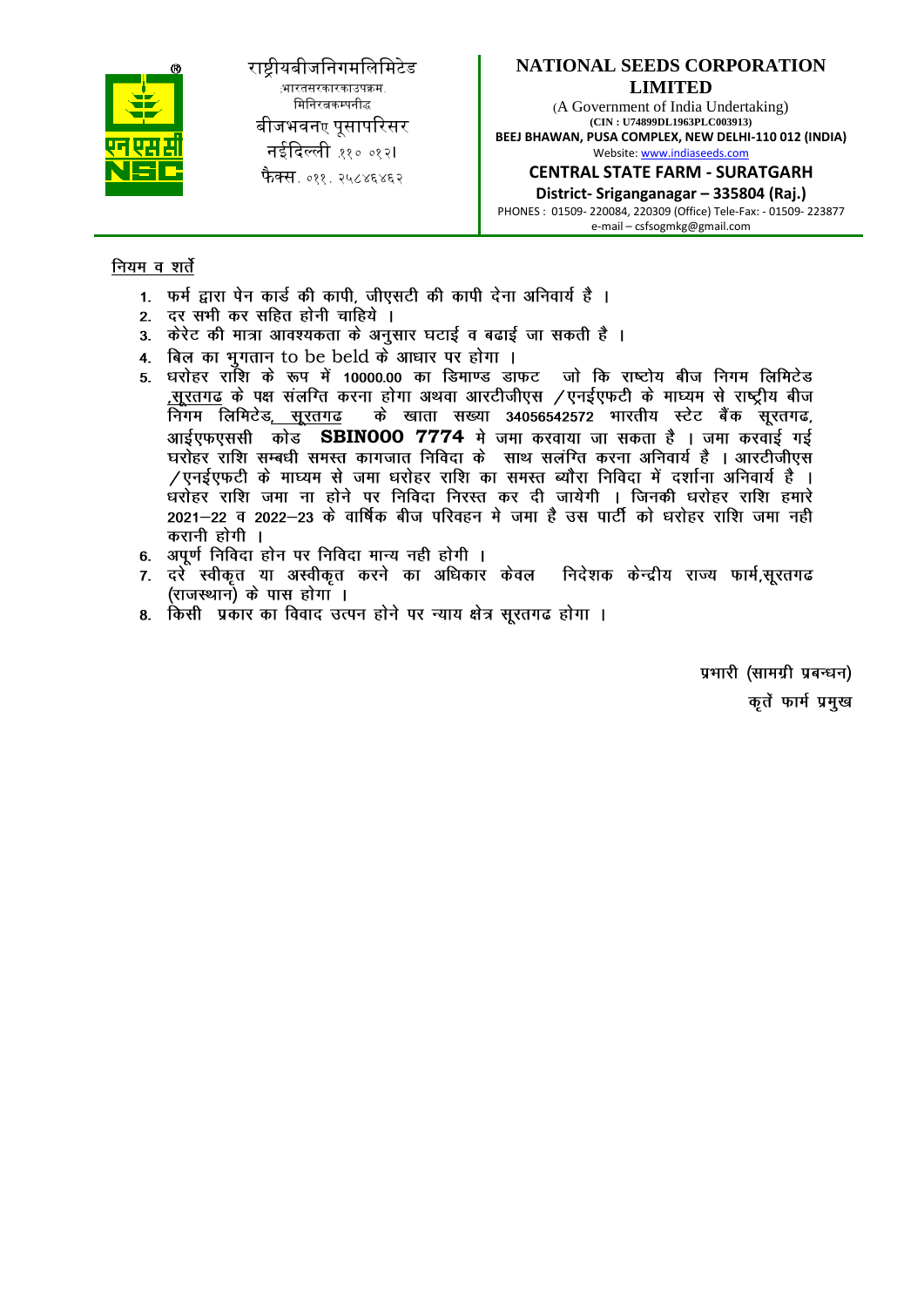

राष्ट्रीयबीजनिगमलिमिटेड (भारतसरकारकाउपक्रम-मिनिरत्नकम्पनीद्ध बीजभवनए पुसापरिसर नईदिल्ली ११० ०१२। **फेक्स**. ०११. २५८४६४६२

### **NATIONAL SEEDS CORPORATION LIMITED**

(A Government of India Undertaking) **(CIN : U74899DL1963PLC003913) BEEJ BHAWAN, PUSA COMPLEX, NEW DELHI-110 012 (INDIA)** Website: www.indiaseeds.com

**CENTRAL STATE FARM - SURATGARH** 

**District- Sriganganagar – 335804 (Raj.)** PHONES : 01509- 220084, 220309 (Office) Tele-Fax: - 01509- 223877 e-mail – csfsogmkg@gmail.com

# **NATIONAL SEEDS CORPORATION LTD.**

**SECTION - I**

## **INSTRUCTIONS TO BIDDER – ONLINE MODE**

### **DEFINITIONS:**

- **C1 India Private Limited:** Service provider to provide the e-Tendering Software.
- **NSCL e-Procurement Portal:** An e-tendering portal of National Seeds Corporation Limited ("NSCL") introduced for the process of e-tendering which can be accessed on https://indiaseeds.eproc.in.

### **I. ACCESSING / PURCHASING OF BID DOCUMENTS :**

 It is mandatory for all the bidders to have Class-III Digital Signature Certificate **(With Both DSC Components, i.e. Signing & Encryption)** from any of the licensed Certifying Agency (Bidders can see the list of licensed CA's from the link www.cca.gov.in ) to participate in e-tendering of NSCL.

• C1 India Pvt. Ltd. Facilitates procurement of Class-III DSC's. DSC Procurement request may be sent to jatin.kalra@c1india.com for more details during NSCL working days.

 To participate in the e-bid, it is mandatory for the Applicants to get themselves registered with the NSCL e-Tendering Portal (https://indiaseeds.eproc.in) to have a user ID & Password which has to be obtained by submitting a non-refundable annual registration charges of Rs. 3300/ inclusive of all taxes in favour of M/s C1 India Private Limited through Demand Draft payable at Gurgaon or through Online mode. Validity of Registration is 1 year.

 After making the payment through offline mode (i.e. DD), Vendors have to send an email intimation to Helpdesk for their profile activation. The account will be activated on receipt DD. In case of online mode (i.e. Net banking, Debit card, Credit Card), Vendors have to send an e-mail intimation to Helpdesk for their profile activation. The account will be activated within 24 working hours.

 All profile activations will be done only during NSCL working days. No profile activation will take place during NSCL Holidays & gazetted holidays.

 The amendments / clarifications to the tender, if any, will be posted on the NSCL e-Tendering Portal (https://indiaseeds.eproc.in).

To participate in bidding, bidders have to pay EMD (refundable) as per the amount mentioned

in the tender document online through NEFT / RTGS after generating E-challan from https://indiaseeds.eproc.in.

 To participate in bidding, bidders have to pay Tender Processing Fee of Rs.550/- inclusive of all taxes (Non-refundable) through offline/online mode in the form of demand draft in favour of M/s C 1 India Private Limited payable at Gurgaon with any scheduled bank or by Online mode (internet banking/debit card/credit card).